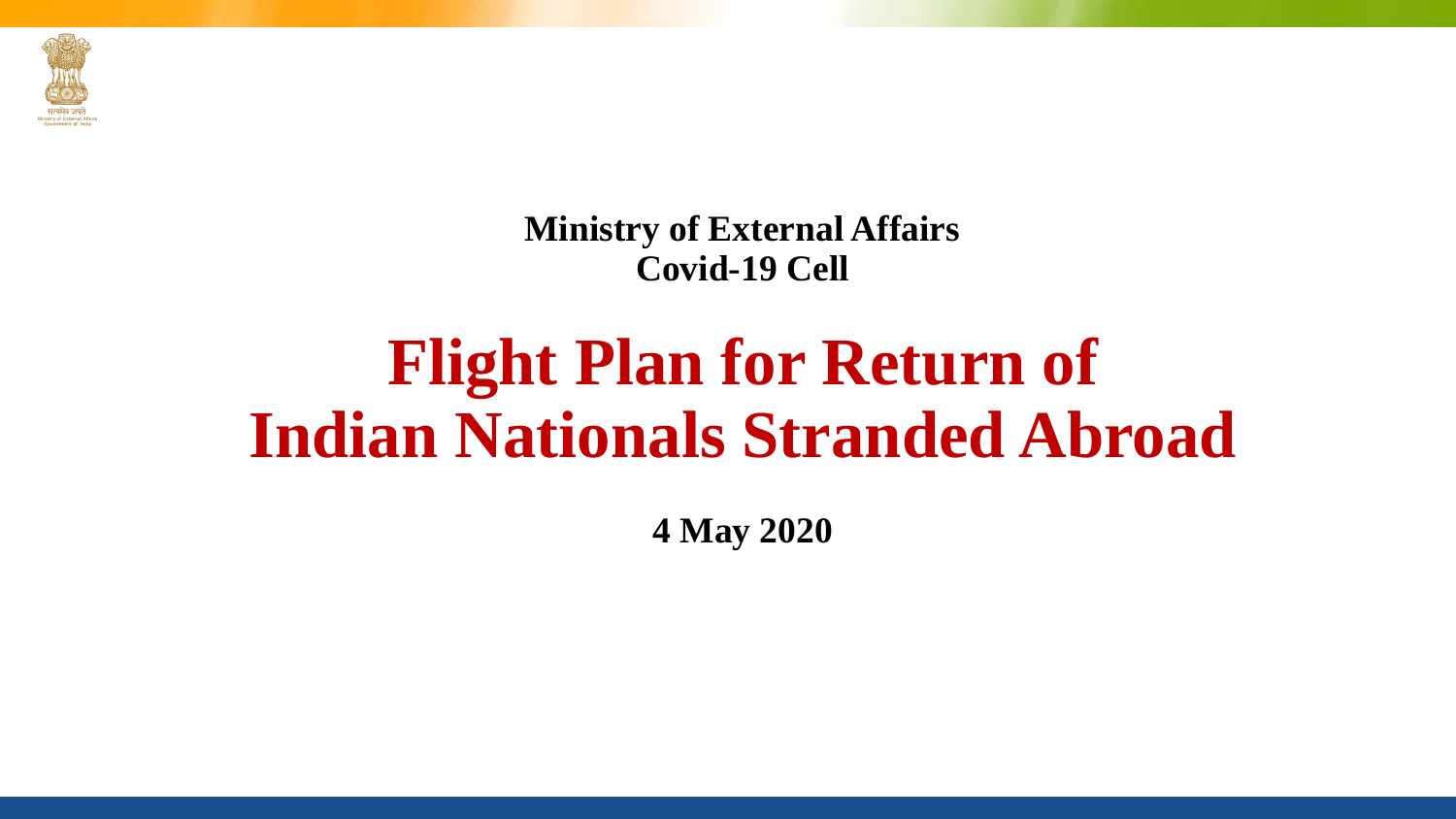|              |                    |                      |                | <b>Snapshot of Flight Plan - Week 1</b> |              |                             |                       |                       |              |
|--------------|--------------------|----------------------|----------------|-----------------------------------------|--------------|-----------------------------|-----------------------|-----------------------|--------------|
| S.No         | <b>State/UT</b>    | Day 1                | Day 2          | Day 3                                   | Day 4        | Day 5                       | Day 6                 | Day 7                 | <b>Total</b> |
| 1.           | <b>Kerala</b>      | 4                    |                | $\mathbf{2}$                            | $\mathbf{2}$ | 3                           |                       | $\mathbf{2}$          | 15           |
|              |                    | (UAE 2; Qatar 1;     | (Bahrain 1)    | (Kuwait 1;                              | (Qatar 1;    | (Saudi Arabia 1;            | (Malaysia 1)          | (Kuwait 1;            |              |
|              |                    | Saudi Arabia 1)      |                | Oman 1)                                 | Malaysia 1)  | <b>Bahrain 1; UAE</b><br>1) |                       | Saudi Arabia 1)       |              |
| 2.           | <b>Tamil Nadu</b>  | $\mathbf 0$          | $\mathbf{2}$   | $\overline{2}$                          | $\mathbf{2}$ |                             | $\overline{2}$        | $\mathbf{2}$          | 11           |
|              |                    |                      | (UAE 2)        | (Malaysia 1;                            | (Kuwait 1;   | (Malaysia 1)                | (Oman 1;              | (Bangladesh 1;        |              |
|              |                    |                      |                | <b>USA 1)</b>                           | Singapore 1) |                             | <b>UK 1)</b>          | <b>Philippines 1)</b> |              |
| 3.           | <b>Maharashtra</b> | $\overline{2}$       | $\overline{2}$ | $\mathbf{2}$                            |              | $\mathbf{0}$                | $\mathbf{0}$          |                       | 07           |
|              |                    | (UK 1;               | (Malaysia 1;   | (Bangladesh 1;                          | (UK 1)       |                             |                       |                       |              |
|              |                    | Singapore 1)         | <b>USA 1)</b>  | Philippines 1)                          |              |                             |                       |                       |              |
| 4.           | <b>Delhi NCR</b>   | $\blacktriangleleft$ |                | $\mathbf 1$                             |              | $\mathbf{2}$                | 3 <sup>1</sup>        | $\mathbf{2}$          | 11           |
|              |                    | (Malaysia 1)         | (Bangladesh 1) | (Saudi Arabia 1)                        | (Bangladesh  | (Singapore 1;               | (Saudi Arabia 1;      | (UK 1;                |              |
|              |                    |                      |                |                                         | 1)           | Philippines 1)              | <b>UAE 2)</b>         | <b>USA 1)</b>         |              |
| 5.           | <b>Telangana</b>   |                      |                |                                         |              | $\mathbf{0}$                | $\mathbf{2}$          |                       | 07           |
|              |                    | (USA 1)              | (Kuwait 1)     | (UK 1)                                  | (UAE 1)      |                             | $($ USA 1;            | (Malaysia 1)          |              |
|              |                    |                      |                |                                         |              |                             | <b>Philippines 1)</b> |                       |              |
| 6.           | Gujarat            | 1                    |                | $\mathbf 0$                             |              |                             |                       | $\mathbf 0$           | 05           |
|              |                    | (Philippines 1)      | (Singapore 1)  |                                         | (USA 1)      | (UK 1)                      | (Kuwait 1)            |                       |              |
| 7.           | Punjab             | 0                    | 0              | $\mathbf 0$                             | $\bf{0}$     | $\bf{0}$                    | 0                     | 1                     | 01           |
|              |                    |                      |                |                                         |              |                             |                       | (UAE 1)               |              |
| 8.           | Jammu &            | 1                    | $\mathbf 0$    | $\mathbf 0$                             | $\mathbf 0$  |                             |                       | 0                     | 03           |
|              | <b>Kashmir</b>     | (Bangladesh 1)       |                |                                         |              | (Bangladesh 1)              | (Bangladesh 1)        |                       |              |
| 9.           | Karnataka          | $\boldsymbol{0}$     |                | $\bf{0}$                                | $\bf{0}$     |                             | 1                     | 0                     | 03           |
|              |                    |                      | (UK 1)         |                                         |              | (USA 1)                     | (Singapore 1)         |                       |              |
| 10.          | <b>Uttar</b>       | $\mathbf 0$          | $\mathbf 0$    |                                         | $\bf{0}$     | $\mathbf 0$                 | 0                     | $\mathbf 0$           | 01           |
|              | <b>Pradesh</b>     |                      |                | (UAE 1)                                 |              |                             |                       |                       |              |
| <b>TOTAL</b> |                    | 10                   | 09             | 09                                      | 08           | 09                          | 11                    | 08                    | 64           |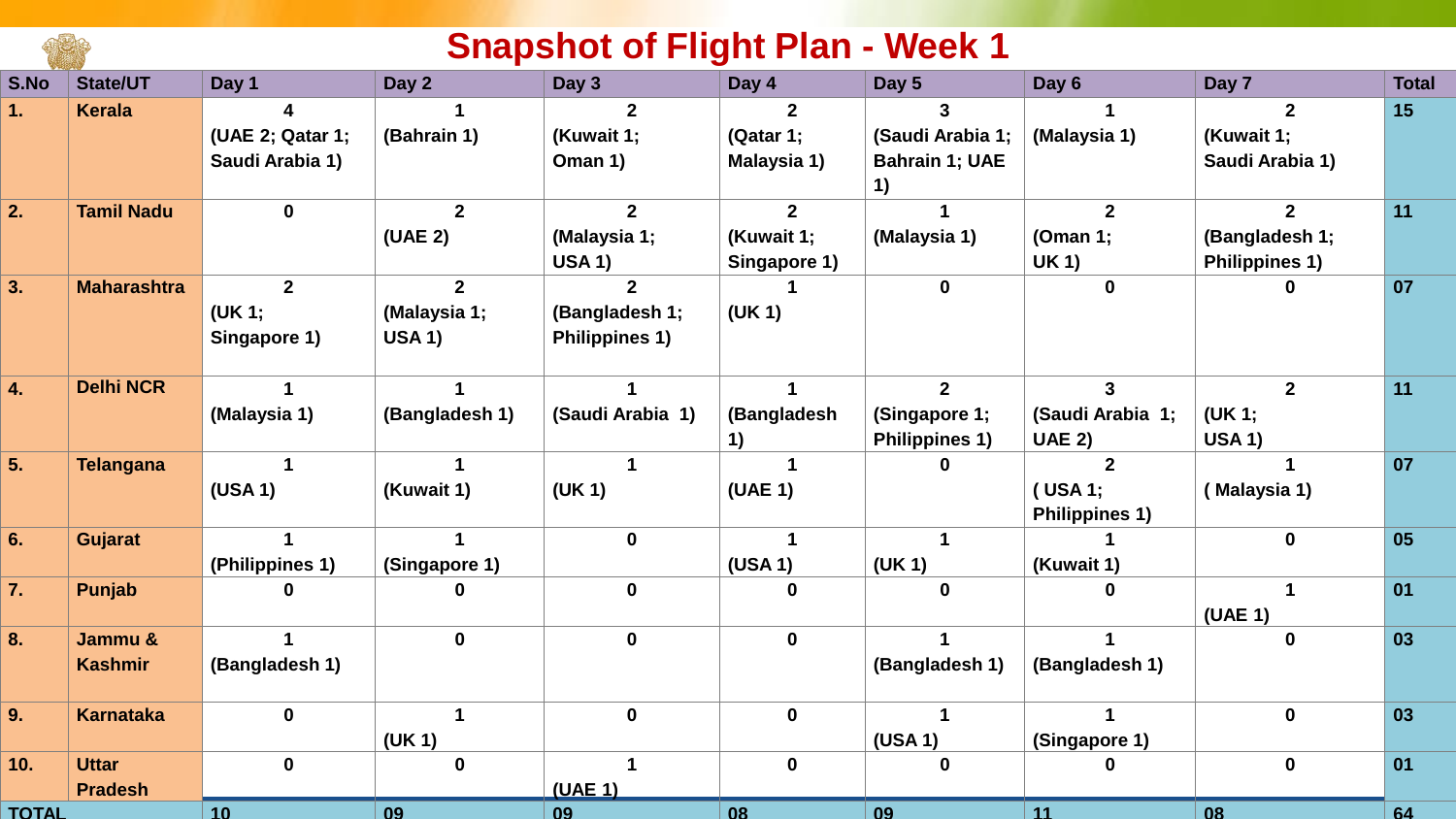

## **Flight Details Day 1 (Departure to Destination)**

| S.No.                   | <b>Country</b>        | <b>Airport of Departure</b> | <b>Airport of Arrival</b> | <b>Passengers</b><br>(Approx.) |
|-------------------------|-----------------------|-----------------------------|---------------------------|--------------------------------|
| 1                       | <b>UAE</b>            | <b>Abu Dhabi</b>            | <b>Kochi</b>              | 200                            |
| $\overline{2}$          | <b>UAE</b>            | <b>Dubai</b>                | <b>Kozhikode</b>          | 200                            |
| 3                       | <b>Saudi Arabia</b>   | <b>Riyadh</b>               | <b>Kozhikode</b>          | <b>200</b>                     |
| $\overline{\mathbf{4}}$ | Qatar                 | <b>Doha</b>                 | <b>Kochi</b>              | 200                            |
| $5\phantom{1}$          | <b>United Kingdom</b> | London                      | <b>Mumbai</b>             | 250                            |
| 6                       | <b>Singapore</b>      | <b>Singapore</b>            | <b>Mumbai</b>             | 250                            |
| $\overline{7}$          | <b>Malaysia</b>       | <b>Kuala Lumpur</b>         | <b>Delhi</b>              | 250                            |
| 8                       | <b>USA</b>            | <b>San Francisco</b>        | Mumbai-Hyderabad          | 300                            |
| 9                       | <b>Philippines</b>    | <b>Manila</b>               | <b>Ahmedabad</b>          | 250                            |
| 10                      | <b>Bangladesh</b>     | <b>Dhaka</b>                | <b>Srinagar</b>           | 200                            |
|                         | <b>Total</b>          |                             |                           | 2300                           |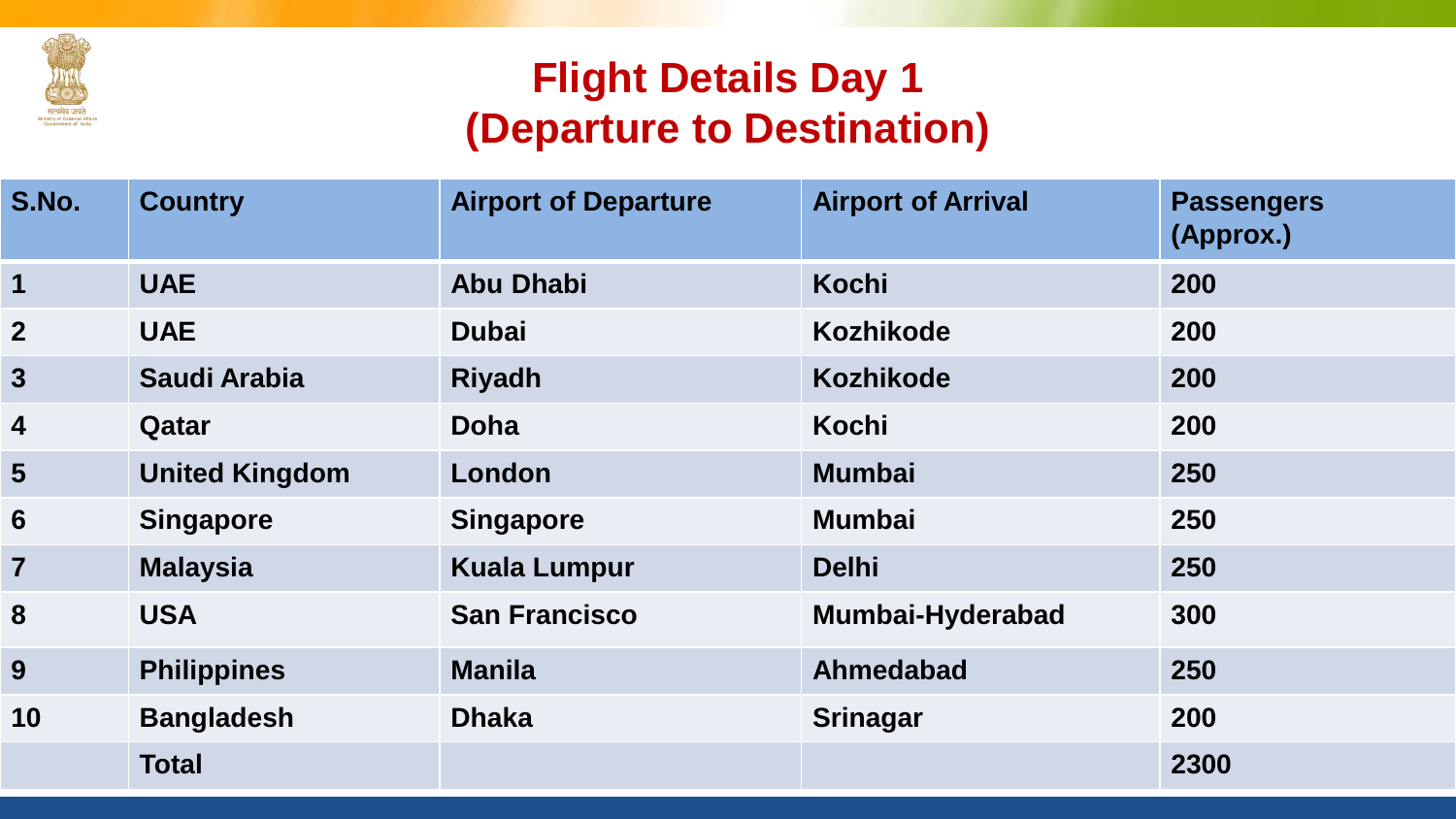

## **Flight Details Day 2 (Departure to Destination)**

| S.No.                   | <b>Country</b>        | <b>Airport of Departure</b> | <b>Airport of Arrival</b> | <b>Passengers</b><br>(Approx.) |
|-------------------------|-----------------------|-----------------------------|---------------------------|--------------------------------|
| 1                       | <b>Bahrain</b>        | <b>Manama</b>               | Kochi                     | 200                            |
| $\boldsymbol{2}$        | <b>UAE</b>            | <b>Dubai</b>                | <b>Chennai</b>            | 200                            |
| 3                       | <b>UAE</b>            | <b>Dubai</b>                | <b>Chennai</b>            | 200                            |
| $\overline{\mathbf{4}}$ | <b>Malaysia</b>       | <b>Kuala Lumpur</b>         | <b>Mumbai</b>             | 250                            |
| 5                       | <b>USA</b>            | <b>New York</b>             | Mumbai-Ahmedabad          | 300                            |
| $6\phantom{1}6$         | <b>Bangladesh</b>     | <b>Dhaka</b>                | <b>Delhi</b>              | 200                            |
| $\overline{\mathbf{7}}$ | <b>Kuwait</b>         | <b>Kuwait City</b>          | <b>Hyderabad</b>          | 200                            |
| 8                       | <b>Singapore</b>      | <b>Singapore</b>            | Ahmedabad                 | 250                            |
| 9                       | <b>United Kingdom</b> | London                      | <b>Bengaluru</b>          | 250                            |
|                         | <b>Total</b>          |                             |                           | 2050                           |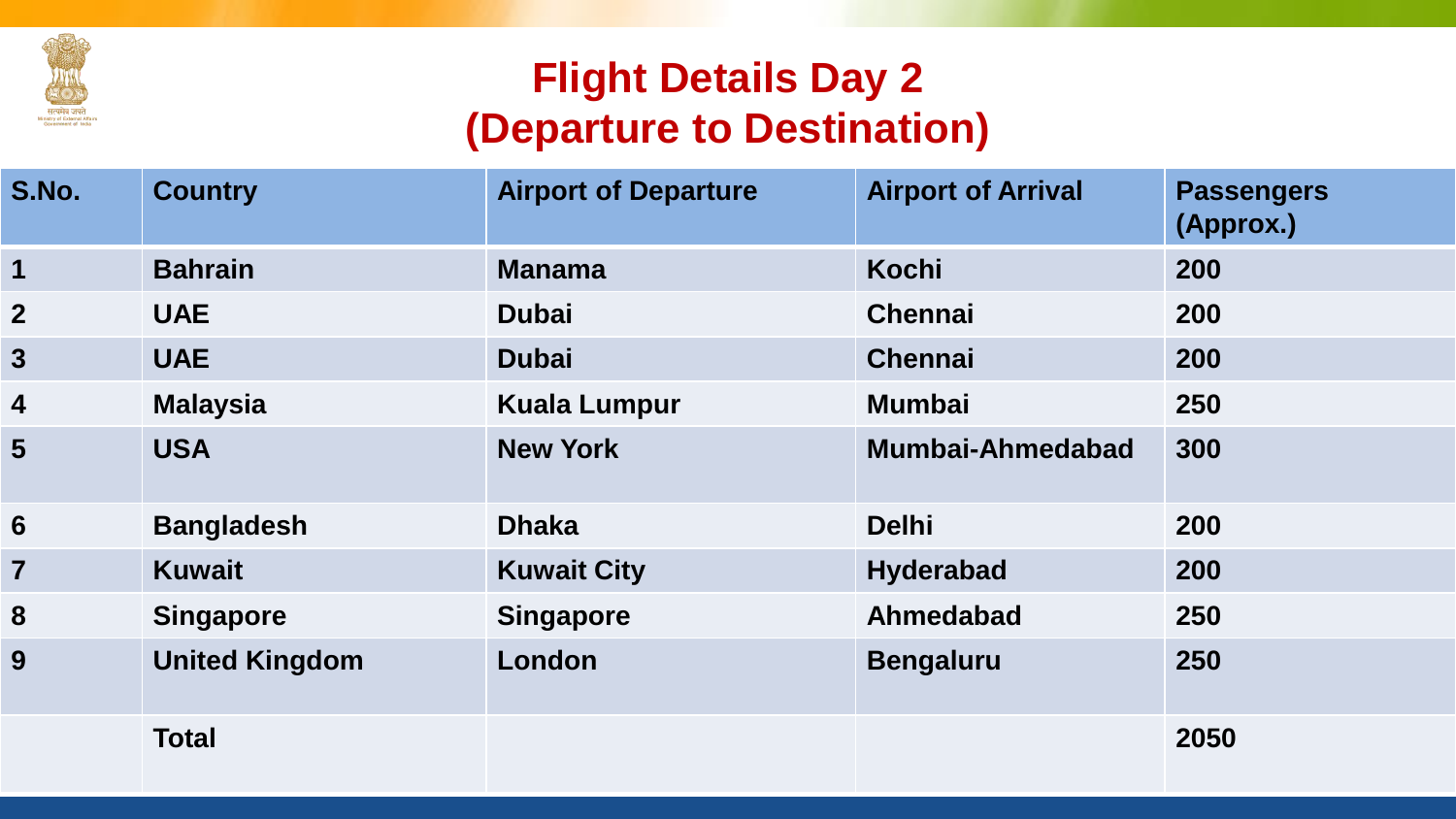

## **Flight Details Day 3 (Departure to Destination)**

| S.No.                   | <b>Country</b>        | <b>Airport of Departure</b> | <b>Airport of Arrival</b> | <b>Passengers</b><br>(Approx.) |
|-------------------------|-----------------------|-----------------------------|---------------------------|--------------------------------|
| $\mathbf 1$             | <b>Kuwait</b>         | <b>Kuwait City</b>          | Kochi                     | 200                            |
| $\overline{2}$          | Oman                  | <b>Muscat</b>               | Kochi                     | 250                            |
| $\mathbf{3}$            | <b>Saudi Arabia</b>   | <b>Riyadh</b>               | <b>Delhi</b>              | 200                            |
| $\overline{\mathbf{4}}$ | <b>Malaysia</b>       | <b>Kuala Lumpur</b>         | <b>Trichy</b>             | 250                            |
| 5 <sup>5</sup>          | <b>USA</b>            | Chicago                     | <b>Mumbai-Chennai</b>     | 300                            |
| 6                       | <b>Bangladesh</b>     | <b>Dhaka</b>                | <b>Mumbai</b>             | 200                            |
| $\overline{7}$          | <b>Philippines</b>    | <b>Manila</b>               | <b>Mumbai</b>             | 250                            |
| 8                       | <b>United Kingdom</b> | London                      | <b>Hyderabad</b>          | 250                            |
| 9                       | <b>UAE</b>            | Sharjah                     | Lucknow                   | 200                            |
|                         | <b>Total</b>          |                             |                           | 2050                           |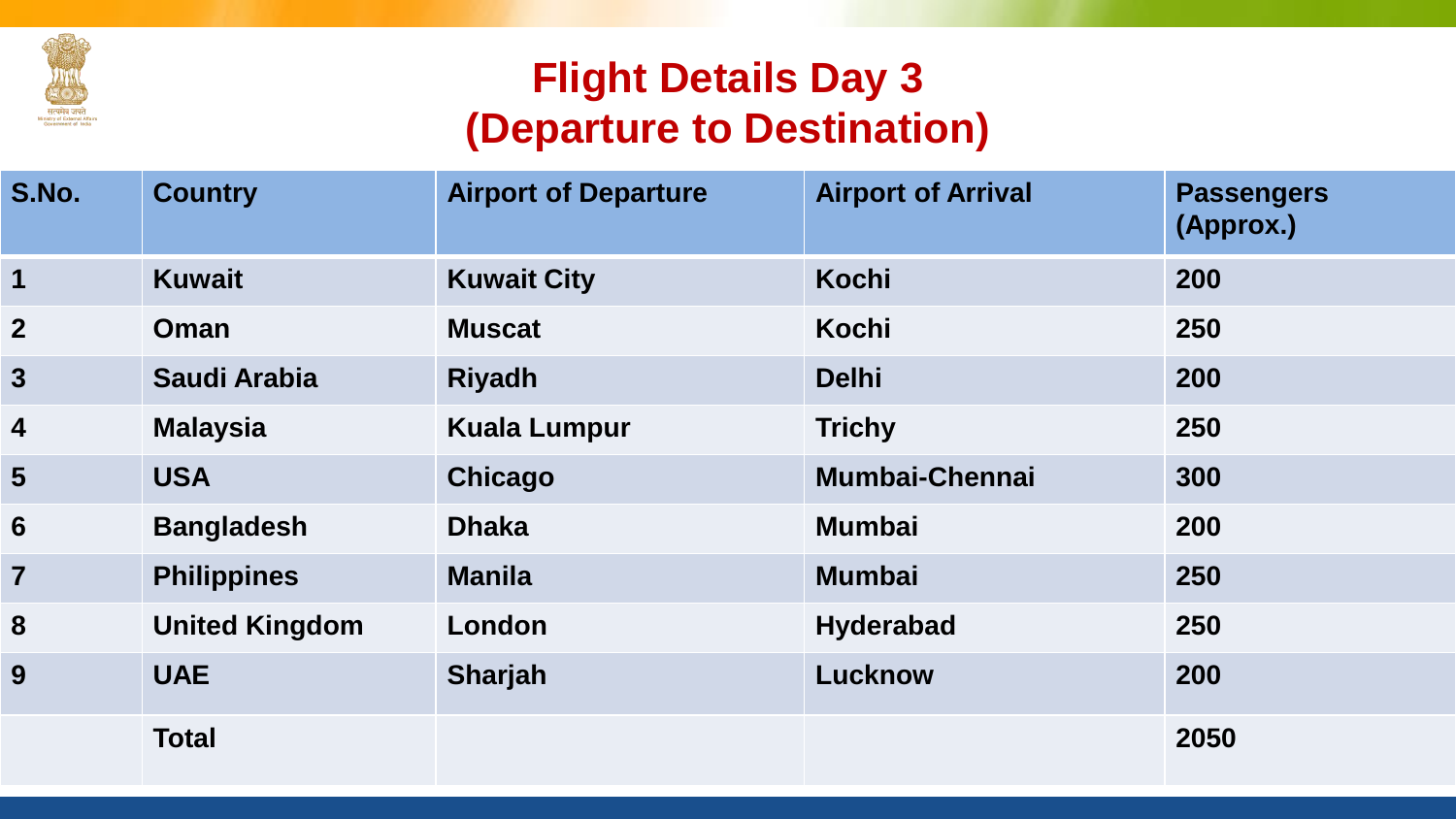

#### **Flight Details Day 4 (Departure to Destination)**

| S.No.                   | <b>Country</b>        | <b>Airport of Departure</b> | <b>Airport of Arrival</b> | <b>Passengers</b><br>(Approx.) |
|-------------------------|-----------------------|-----------------------------|---------------------------|--------------------------------|
| 1                       | Qatar                 | <b>Doha</b>                 | <b>Trivandram</b>         | 200                            |
| $\boldsymbol{2}$        | <b>Malaysia</b>       | <b>Kuala Lumpur</b>         | Kochi                     | 250                            |
| $\overline{3}$          | <b>Kuwait</b>         | <b>Kuwait City</b>          | <b>Chennai</b>            | 200                            |
| $\overline{\mathbf{4}}$ | <b>Singapore</b>      | <b>Singapore</b>            | <b>Trichy</b>             | 250                            |
| 5                       | <b>United Kingdom</b> | London                      | <b>Mumbai</b>             | 250                            |
| 6                       | <b>Bangladesh</b>     | <b>Dhaka</b>                | <b>Delhi</b>              | 200                            |
| $\overline{7}$          | <b>UAE</b>            | <b>Abu Dhabi</b>            | <b>Hyderabad</b>          | 200                            |
| 8                       | <b>USA</b>            | Washington                  | Delhi-Hyderabad           | 300                            |
|                         | <b>Total</b>          |                             |                           | 1850                           |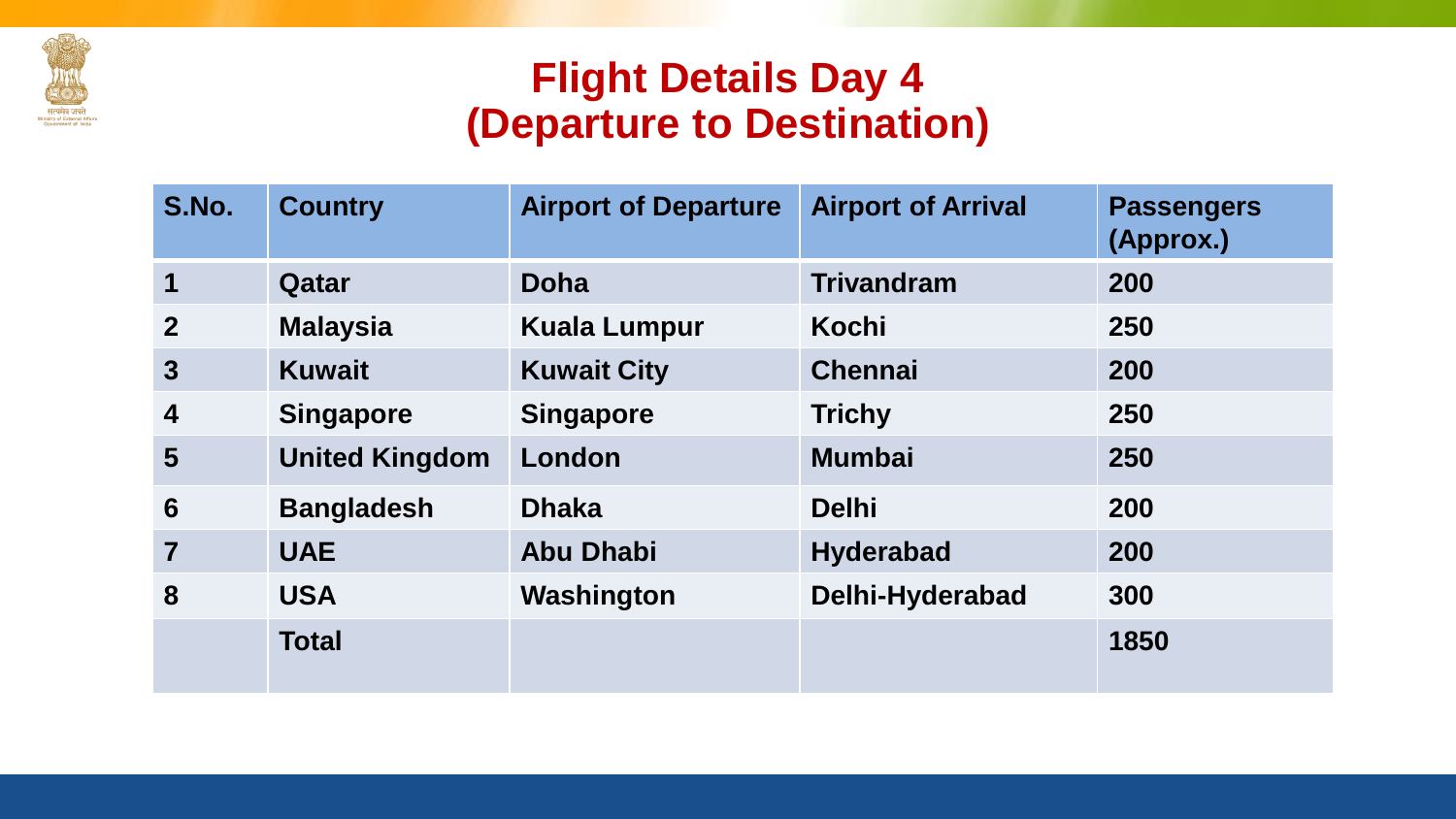

### **Flight Details Day 5 (Departure to Destination)**

| S.No.           | <b>Country</b>        | <b>Airport of Departure</b> | <b>Airport of Arrival</b> | <b>Passengers</b><br>(Approx.) |
|-----------------|-----------------------|-----------------------------|---------------------------|--------------------------------|
| 1               | Saudi Arabia          | Dammam                      | <b>Kochi</b>              | 200                            |
| $\overline{2}$  | <b>Bahrain</b>        | <b>Manama</b>               | <b>Kozhikode</b>          | 200                            |
| $\mathbf{3}$    | <b>Malaysia</b>       | <b>Kuala Lumpur</b>         | <b>Chennai</b>            | 250                            |
| 4               | <b>Singapore</b>      | <b>Singapore</b>            | <b>Delhi</b>              | 250                            |
| 5               | <b>Philippines</b>    | <b>Manila</b>               | <b>Delhi</b>              | 250                            |
| $6\phantom{1}6$ | <b>United Kingdom</b> | London                      | Ahmedabad                 | 250                            |
| 7               | <b>UAE</b>            | <b>Dubai</b>                | <b>Kochi</b>              | 200                            |
| 8               | <b>Bangladesh</b>     | <b>Dhaka</b>                | <b>Srinagar</b>           | 200                            |
| 9               | <b>USA</b>            | <b>San Francisco</b>        | Delhi-Bengaluru           | 300                            |
|                 | <b>Total</b>          |                             |                           | 2200                           |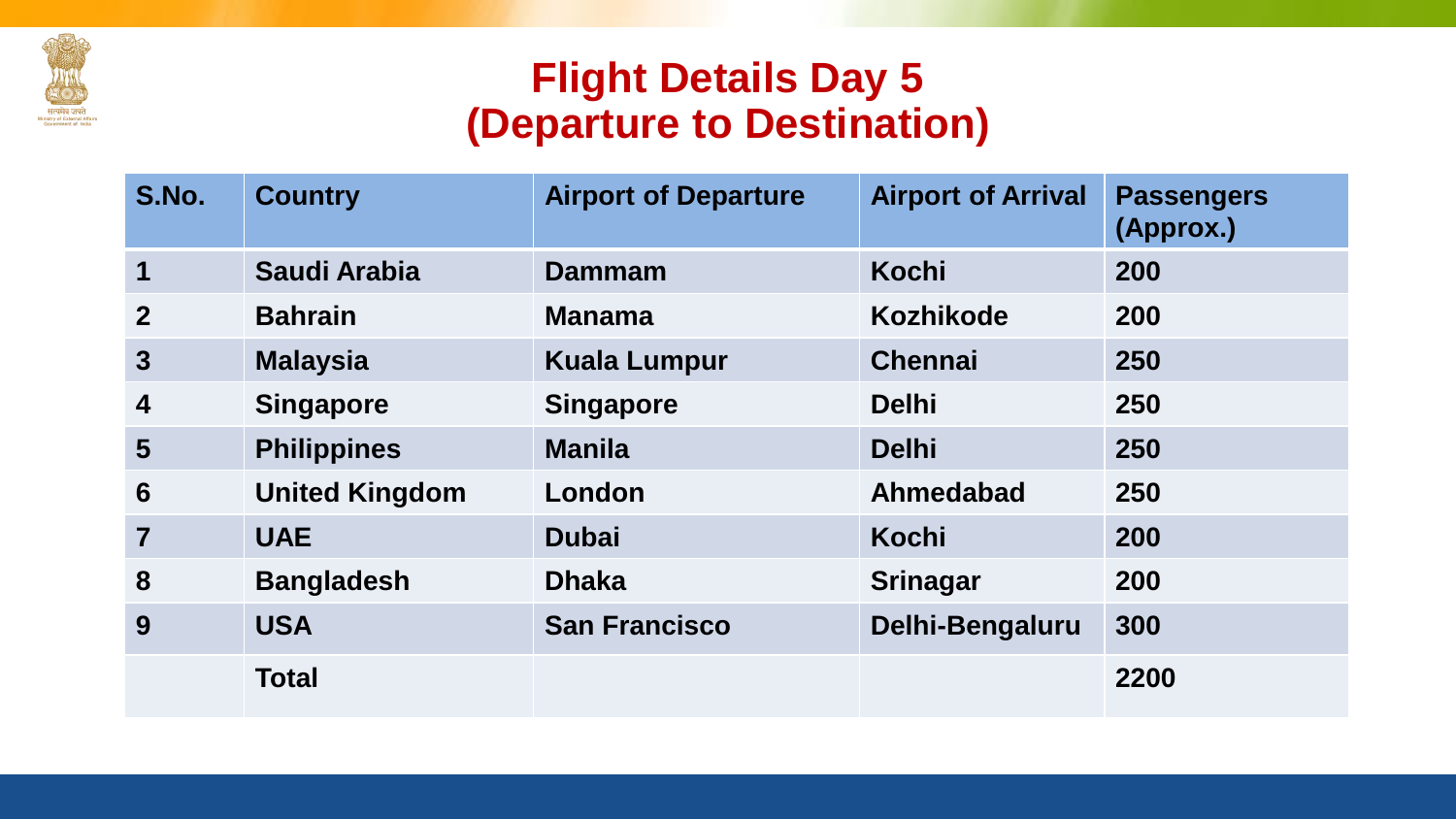

### **Flight Details Day 6 (Departure to Destination)**

| S.No.                   | <b>Country</b>        | <b>Airport of Departure</b> | <b>Airport of Arrival</b> | <b>Passengers</b><br>(Approx.) |
|-------------------------|-----------------------|-----------------------------|---------------------------|--------------------------------|
| $\overline{\mathbf{1}}$ | <b>Malaysia</b>       | <b>Kuala Lumpur</b>         | Kochi                     | 250                            |
| $\boldsymbol{2}$        | Oman                  | <b>Muscat</b>               | <b>Chennai</b>            | 200                            |
| $\mathbf{3}$            | <b>United Kingdom</b> | London                      | <b>Chennai</b>            | 250                            |
| 4                       | <b>Saudi Arabia</b>   | <b>Jeddah</b>               | <b>Delhi</b>              | 200                            |
| 5                       | <b>Kuwait</b>         | <b>Kuwait City</b>          | Ahmedabad                 | 200                            |
| 6                       | <b>UAE</b>            | <b>Dubai</b>                | <b>Delhi</b>              | 200                            |
| $\overline{7}$          | <b>UAE</b>            | <b>Dubai</b>                | <b>Delhi</b>              | 200                            |
| 8                       | <b>Philippines</b>    | <b>Manila</b>               | <b>Hyderabad</b>          | <b>250</b>                     |
| 9                       | <b>Bangladesh</b>     | <b>Dhaka</b>                | <b>Srinagar</b>           | 200                            |
| 10                      | <b>Singapore</b>      | <b>Singapore</b>            | <b>Bengaluru</b>          | 250                            |
| 11                      | <b>USA</b>            | <b>New York</b>             | Delhi-Hyderabad           | 300                            |
|                         | <b>Total</b>          |                             |                           | 2500                           |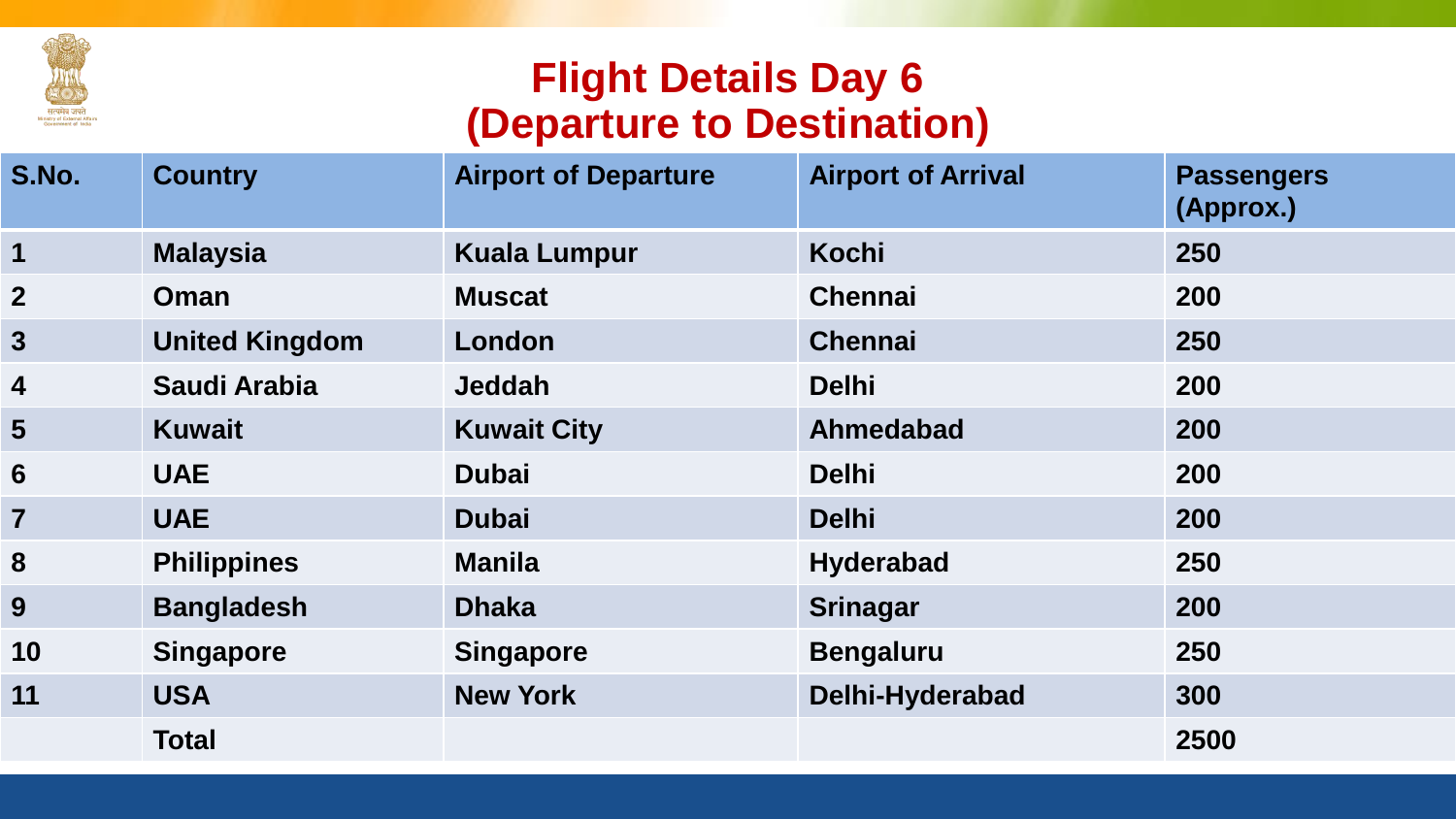

### **Flight Details Day 7 (Departure to Destination)**

| S.No.                   | <b>Country</b>        | <b>Airport of Departure</b> | <b>Airport of Arrival</b> | <b>Passengers</b><br>(Approx.) |
|-------------------------|-----------------------|-----------------------------|---------------------------|--------------------------------|
| $\mathbf 1$             | <b>Kuwait</b>         | <b>Kuwait City</b>          | <b>Kozhikode</b>          | 200                            |
| 2 <sup>2</sup>          | <b>Philippines</b>    | <b>Manila</b>               | <b>Chennai</b>            | 250                            |
| 3                       | <b>Bangladesh</b>     | <b>Dhaka</b>                | <b>Chennai</b>            | 200                            |
| $\overline{\mathbf{4}}$ | <b>United Kingdom</b> | London                      | <b>Delhi</b>              | 250                            |
| $5\overline{)}$         | <b>USA</b>            | Chicago                     | Delhi-Hyderabad           | 300                            |
| 6                       | Saudi Arabia          | <b>Jeddah</b>               | Kochi                     | 200                            |
| $\overline{7}$          | <b>Malaysia</b>       | <b>Kuala Lumpur</b>         | <b>Hyderabad</b>          | 250                            |
| 8                       | <b>UAE</b>            | <b>Dubai</b>                | <b>Amritsar</b>           | 200                            |
|                         | <b>Total</b>          |                             |                           | 1850                           |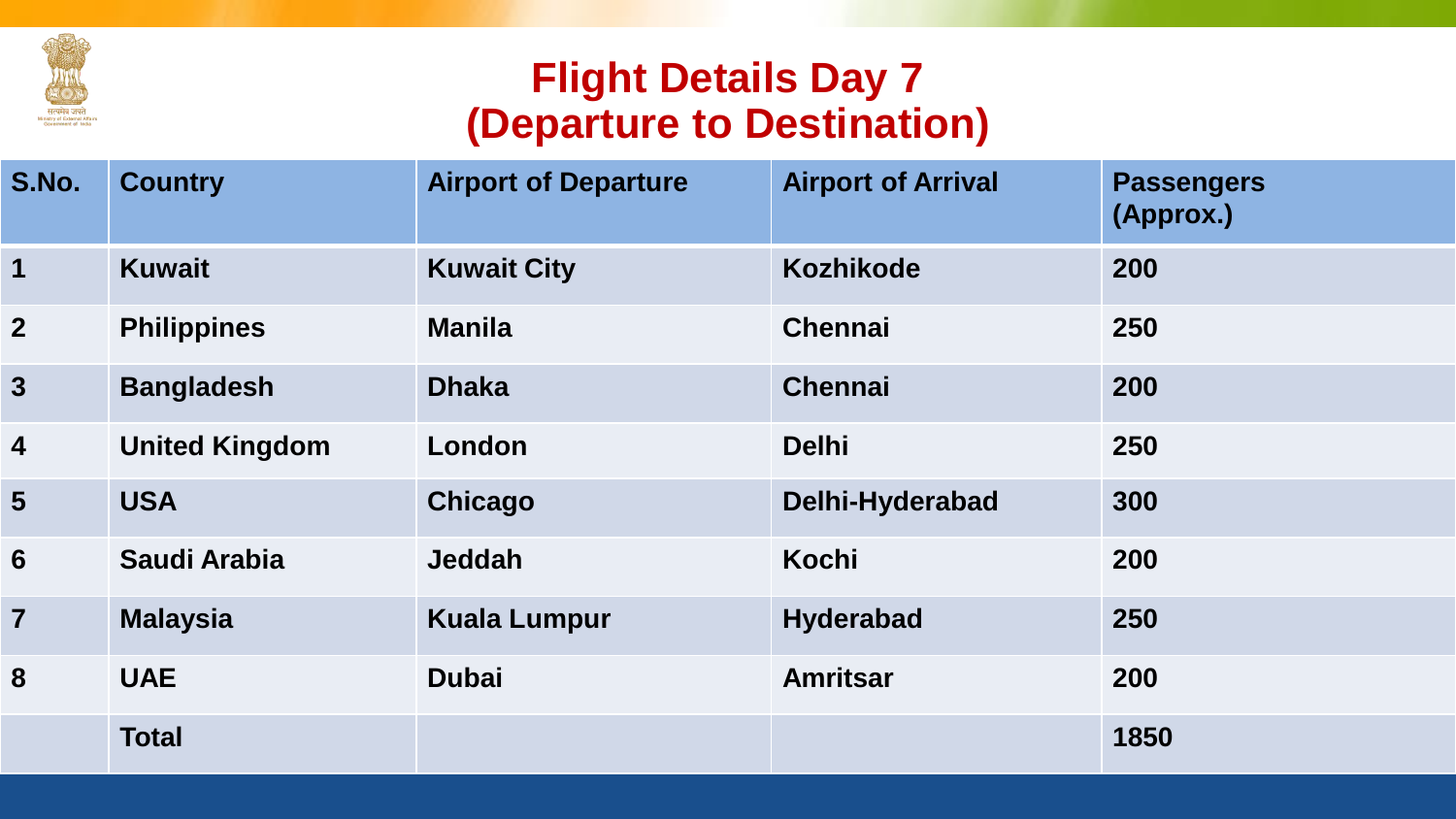



#### **Ministry of Health and Family Welfare**<br>**Government of India**

#### SELF REPORTING FORM TO BE FILLED BY ALL INTERNATIONAL PASSENGERS (TO BE PRESENTED AT THE HEALTH & IMMIGRATION COUNTER)

All persons coming to India are required to fill-up this Proforma in duplicate & submitting a copy each to Health and Immigration Counter.

**Personal Information** 

| $\mathbf{L}$                | <b>Name of</b>     |           |  |
|-----------------------------|--------------------|-----------|--|
|                             | the                |           |  |
|                             | passenger          |           |  |
| $\mathbf{z}$                | <b>Seat No.</b>    | 3. Flight |  |
|                             |                    | No.       |  |
| 4                           | Passport           |           |  |
|                             | No.                |           |  |
| 5                           | <b>Nationality</b> |           |  |
|                             |                    |           |  |
| 6                           | Age                |           |  |
|                             |                    |           |  |
| $\overline{\boldsymbol{z}}$ | Date of            |           |  |
|                             | Arrival            |           |  |
| 8                           | Port of            |           |  |
|                             | origin of          |           |  |
|                             | Journey            |           |  |
| 9                           | Port of            |           |  |
|                             | final              |           |  |
|                             | destination        |           |  |

#### 1 **House Number Street/ Village** 2 з **Tehsil District/City** 4 5 **State** 6 Pin  $\overline{ }$ **Residence Number Mobile Number \*** 8 (mandatory field) E mail ID 9

#### (PART-A)

- a. Details of the cities / countries visited in last 14 days?
- b. Are you suffering from any of the following symptoms
	- Fever Yes No
	- Cough Yes No  $\bullet$
	- Respiratory distress Yes No
- Are you suffering from (Please Indicate) (Hypertension, Diabetes, Bronchial Asthma, Cancer, Under Immunosuppresive therapy, Post Transplant patients) -
- The above information is correct and in case of any wrong information and non-cooperation, I will be liable for action under the law.

#### **Signature of the passenger**

In case you develop symptoms such as fever and cough within 28 days of leaving this airport, restrict your outdoor movement and contact MoHFW's24 hours helpline number 011-23978046. Call operator will tell you whom to contact further. In the meanwhile, keep yourself isolated in your house/room.

#### **Contact Address in India for All Travelers:**